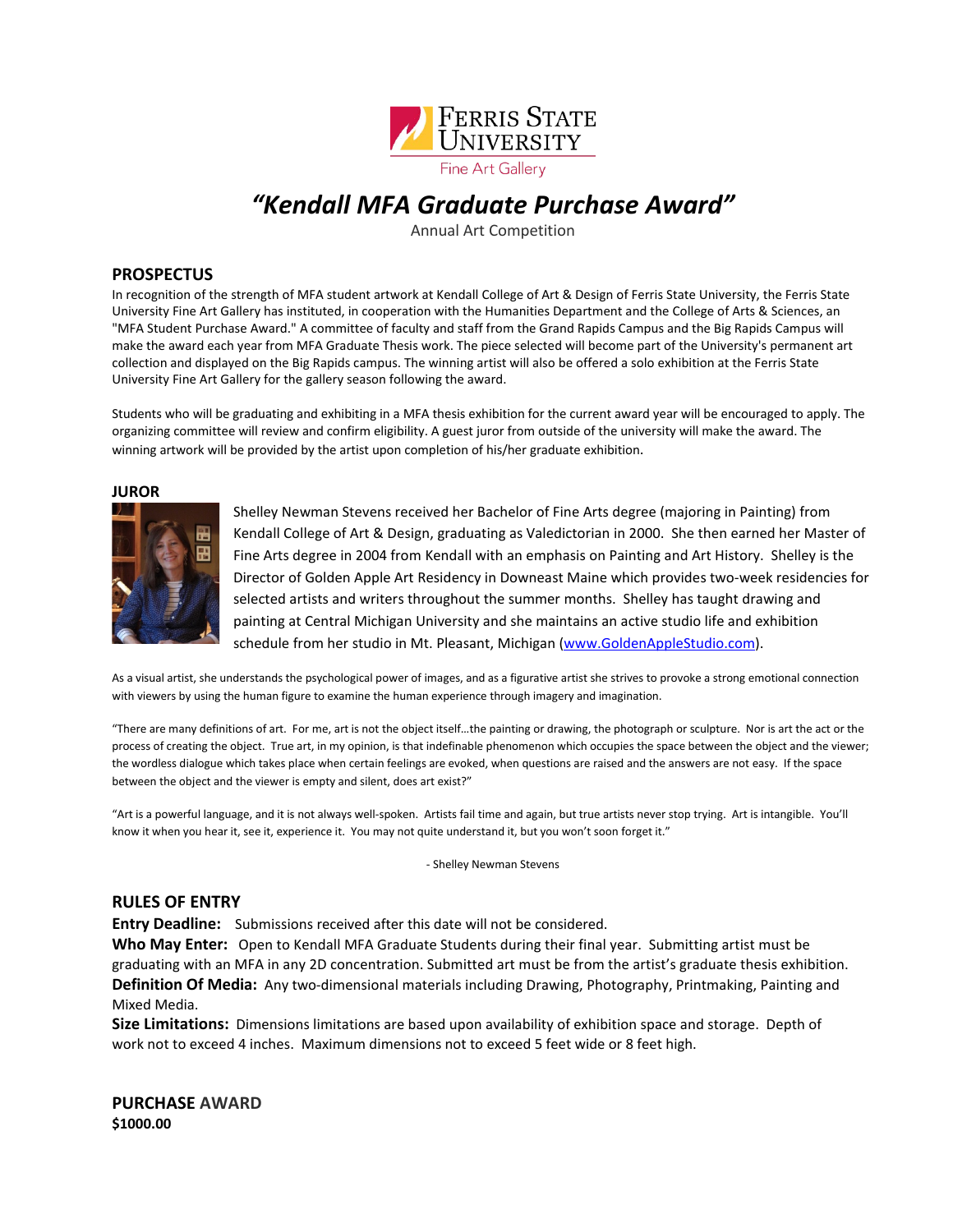Only one award is selected annually. Selected work becomes the property of Ferris State University and is accessioned into the permanent collections. The selected work will be framed with archival materials by the Ferris State University Fine Art Gallery.

#### **SOLO EXHIBITION**

The winning artist will be invited to exhibit their work in a solo exhibition at the Ferris State University Fine Art Gallery, Big Rapids campus. This exhibition will take place during the regular gallery season, exhibition dates to be determined by the Gallery Director and the artist. Assistance with shipping expenses and all publicity materials will be provided by the gallery.

#### **SELECTION PROCESS**

#### **First Phase**

Jury panel determines if the artist has met the entry requirements.

Digital images and artist statement reviewed.

Finalists will be selected for the Second Phase and will be contacted by email and requested to submit work for final selection.

#### **Second Phase**

Winning entry is determined by a guest juror. Artist Notification: Artists will be notified by email or phone.

#### **APPLICATION AND SUBMISSION GUIDELINES**

- An entry may be one art object only. Art objects consisting of multiple pieces must adhere to overall size limitations as outlined above.
- Each entry may be represented by 2 additional detail images.
- Each entry must be accompanied by an artist statement. Statement must be one page single spaced.
- By entering their work, artists confirm that they accept and agree to all terms that are identified.
- No incomplete entry will be processed.

MFA students submitting work to be reviewed for the annual Excellence in Art MFA Student Purchase Award should take into consideration the venue in which the work will initially be exhibited for one year on the Big Rapids campus. While the committee charged with selecting the award recipient will be assessing the work based on technical, formal, and conceptual merit, they must also take into account the varied nature of the patrons of the big Rapids campus who attend performances and other events. There are no specific parameters for what constitutes work appropriate for display, but it is advisable to exercise discernment in selecting a piece for consideration for the MFA Student Purchase Award.

#### **HOW TO SUBMIT YOUR ENTRY APPLICATION AND IMAGES**

- Download the Entry Form, which is a PDF document that you will be able to fill-in and submit electronically along with your images, as directed.
- Or, print out, complete and include with a CD or DVD that you mail in.
- By entering your name and signing the Entry Form, you confirm that you understand and agree to the Rules of Entry for this competition.
- Save a copy of the completed form for your records.
- Notifications will be made by email or phone.

#### **DIGITAL IMAGE FILE SPECIFICATIONS**

- Selected artworks may be featured online and also in print publications. Do not include text in the image area.
- maximum 2 megabytes
- 150 dpi JPG